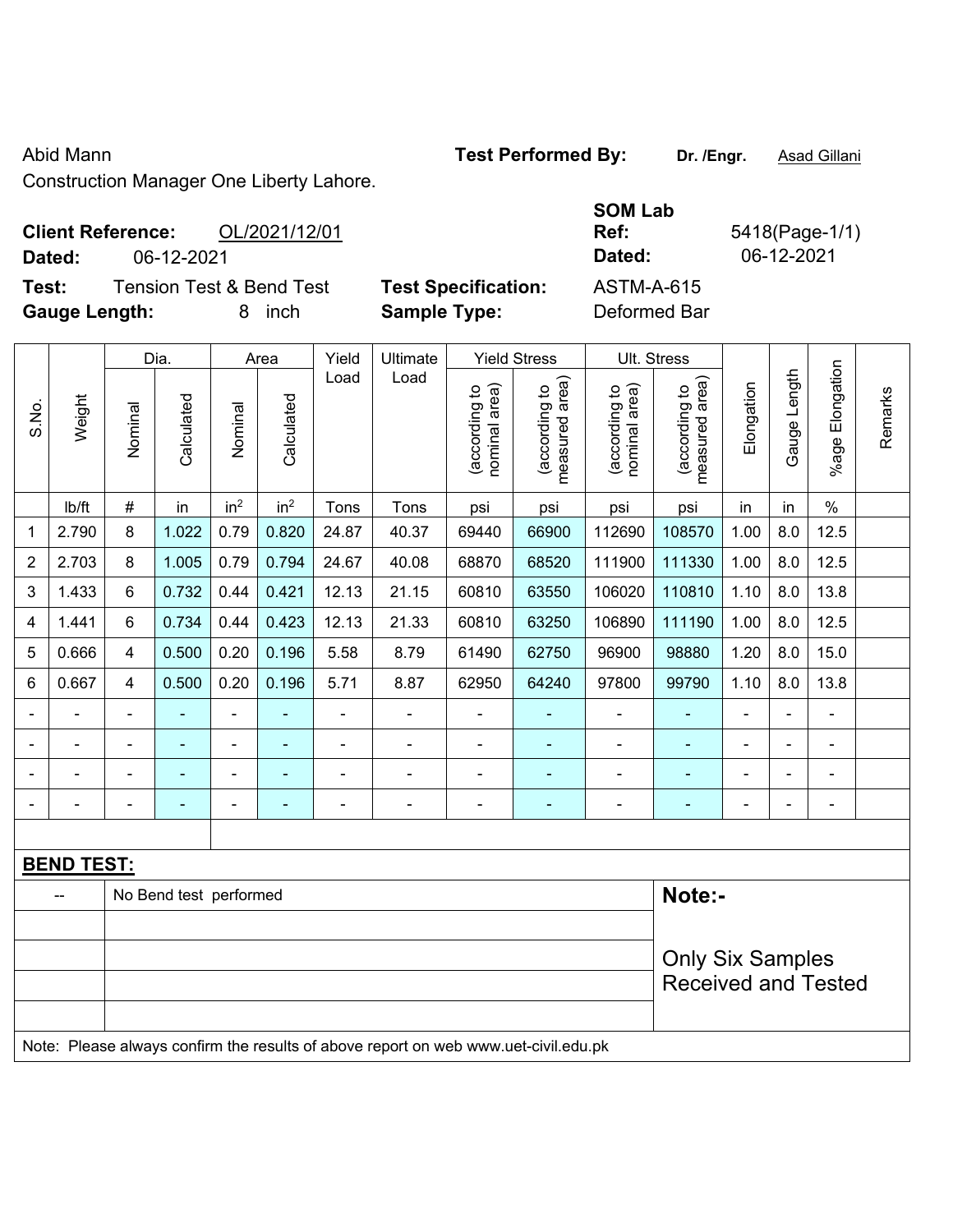Engr. M Abbas **Test Performed By:** Dr. /Engr. **Asad Gillani** 

RE City Survey & Engineering Consultants.(Green View Executive Apartments Ph-V)

| <b>Client Reference:</b><br>GVA/RE/02/21<br>06-12-2021<br>Dated:                  |                                                   | <b>SOM Lab</b><br>Ref:<br>Dated:  | 5419(Page-1/1)<br>06-12-2021 |
|-----------------------------------------------------------------------------------|---------------------------------------------------|-----------------------------------|------------------------------|
| <b>Tension Test &amp; Bend Test</b><br>Test:<br><b>Gauge Length:</b><br>inch<br>8 | <b>Test Specification:</b><br><b>Sample Type:</b> | <b>ASTM-A-615</b><br>Deformed Bar |                              |

|                |                   |                | Dia.                                                                                         |                                                                                  | Area            | Yield          | Ultimate                                                                            |                                | Ult. Stress                                 |                                |                                             |            |              |                       |         |
|----------------|-------------------|----------------|----------------------------------------------------------------------------------------------|----------------------------------------------------------------------------------|-----------------|----------------|-------------------------------------------------------------------------------------|--------------------------------|---------------------------------------------|--------------------------------|---------------------------------------------|------------|--------------|-----------------------|---------|
| S.No.          | Weight            | Nominal        | Calculated                                                                                   | Nominal                                                                          | Calculated      | Load           | Load                                                                                | nominal area)<br>(according to | (according to<br>measured area)<br>measured | nominal area)<br>(according to | (according to<br>measured area)<br>measured | Elongation | Gauge Length | Elongation<br>$%$ age | Remarks |
|                | Ib/ft             | #              | in                                                                                           | in <sup>2</sup>                                                                  | in <sup>2</sup> | Tons           | Tons                                                                                | psi                            | psi                                         | psi                            | psi                                         | in         | in           | $\%$                  |         |
| 1              | 2.669             | 8              | 0.999                                                                                        | 0.79                                                                             | 0.784           | 27.24          | 35.52                                                                               | 76040                          | 76620                                       | 99180                          | 99940                                       | 1.20       | 8.0          | 15.0                  |         |
| $\overline{2}$ | 2.627             | 8              | 0.991                                                                                        | 0.79                                                                             | 0.772           | 26.12          | 34.30                                                                               | 72910                          | 74610                                       | 95760                          | 97990                                       | 1.10       | 8.0          | 13.8                  |         |
| 3              | 1.494             | 6              | 0.748                                                                                        | 0.44                                                                             | 0.439           | 15.57          | 20.66                                                                               | 78020                          | 78200                                       | 103570                         | 103810                                      | 1.10       | 8.0          | 13.8                  |         |
| 4              | 1.568             | $6\phantom{1}$ | 0.766                                                                                        | 0.44                                                                             | 0.461           | 16.43          | 20.56                                                                               | 82370                          | 78620                                       | 103060                         | 98370                                       | 1.10       | 8.0          | 13.8                  |         |
| 5              | 0.676             | $\overline{4}$ | 0.503                                                                                        | 0.20                                                                             | 0.199           | 7.67           | 9.40                                                                                | 84530                          | 84960                                       | 103640                         | 104160                                      | 1.10       | 8.0          | 13.8                  |         |
| 6              | 0.671             | $\overline{4}$ | 0.501                                                                                        | 7.19<br>1.00<br>8.0<br>0.20<br>0.197<br>8.89<br>79250<br>80460<br>98020<br>99510 |                 |                |                                                                                     |                                |                                             |                                |                                             |            |              | 12.5                  |         |
|                |                   |                |                                                                                              |                                                                                  |                 |                | $\overline{\phantom{0}}$                                                            |                                |                                             |                                |                                             |            |              |                       |         |
|                |                   |                |                                                                                              | ۰                                                                                |                 |                |                                                                                     | $\blacksquare$                 |                                             |                                |                                             |            |              |                       |         |
|                |                   |                | ۰                                                                                            | ÷                                                                                |                 |                | $\blacksquare$                                                                      |                                |                                             |                                |                                             |            |              | $\blacksquare$        |         |
|                |                   |                | $\overline{\phantom{0}}$                                                                     | ÷                                                                                |                 | $\blacksquare$ | $\blacksquare$                                                                      |                                | ۰                                           | $\blacksquare$                 | $\blacksquare$                              |            |              | $\blacksquare$        |         |
|                |                   |                |                                                                                              |                                                                                  |                 |                |                                                                                     |                                |                                             |                                |                                             |            |              |                       |         |
|                | <b>BEND TEST:</b> |                |                                                                                              |                                                                                  |                 |                |                                                                                     |                                |                                             |                                |                                             |            |              |                       |         |
|                | #8                |                |                                                                                              |                                                                                  |                 |                | Sample bend through 180 degrees Satisfactorily without any crack                    |                                |                                             |                                | Note:-                                      |            |              |                       |         |
|                | #6                |                |                                                                                              |                                                                                  |                 |                | Sample bend through 180 degrees Satisfactorily without any crack                    |                                |                                             |                                |                                             |            |              |                       |         |
|                | #4                |                | Sample bend through 180 degrees Satisfactorily without any crack<br><b>Only Nine Samples</b> |                                                                                  |                 |                |                                                                                     |                                |                                             |                                |                                             |            |              |                       |         |
|                |                   |                |                                                                                              |                                                                                  |                 |                |                                                                                     |                                |                                             |                                | <b>Received and Tested</b>                  |            |              |                       |         |
|                |                   |                |                                                                                              |                                                                                  |                 |                |                                                                                     |                                |                                             |                                |                                             |            |              |                       |         |
|                |                   |                |                                                                                              |                                                                                  |                 |                | Note: Please always confirm the results of above report on web www.uet-civil.edu.pk |                                |                                             |                                |                                             |            |              |                       |         |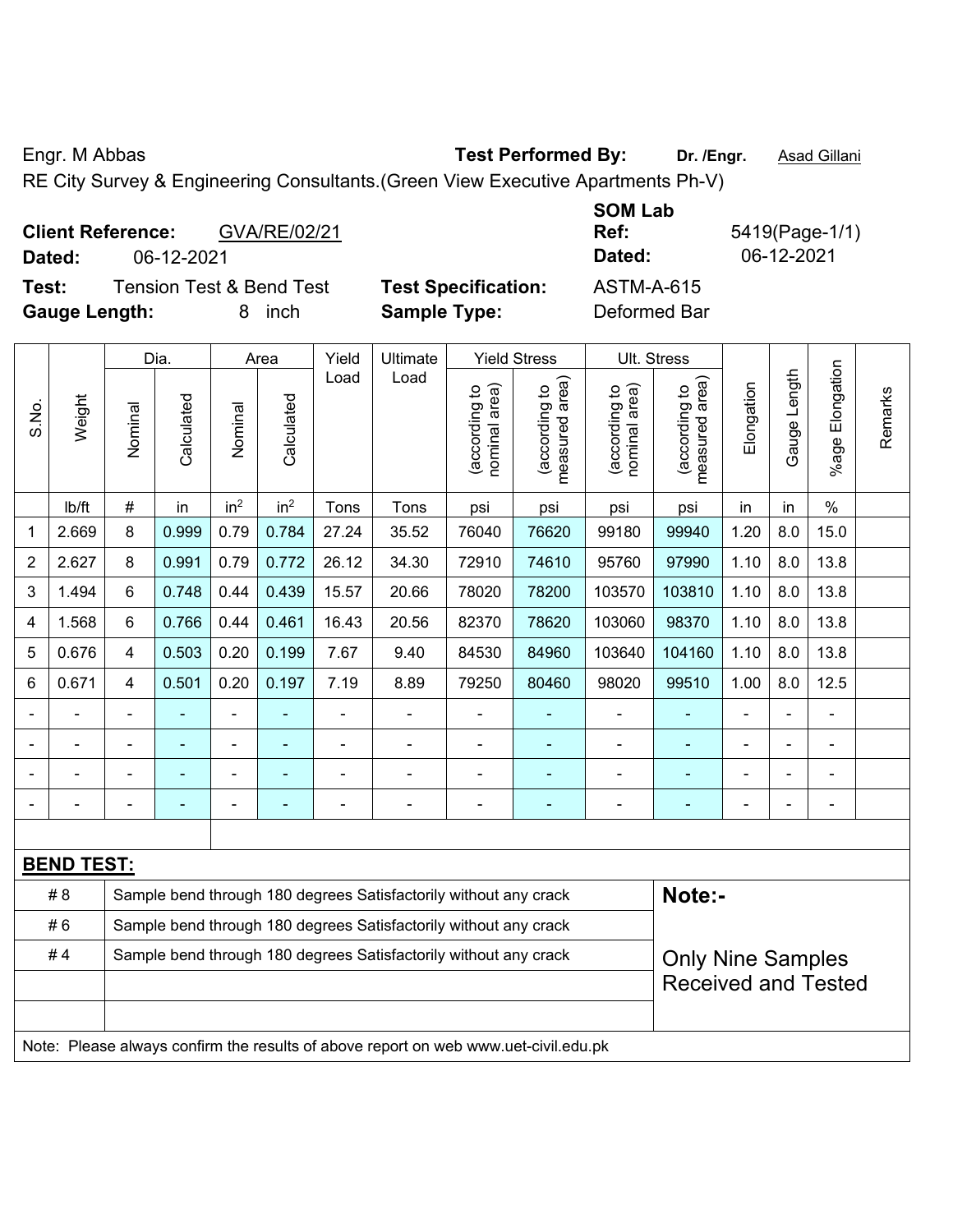S.M.Zafar Laiq **Test Performed By:** Dr. /Engr. **SAsad Gillani** 

Tijaarat Developers,Lahore.(Const. Site Of Opus 30A Block L Gulberg III,Lahore)

| <b>Client Reference:</b> |            | <b>TD/UET-OPUS/0419-01</b> |
|--------------------------|------------|----------------------------|
| Dated:                   | 05-12-2021 |                            |

**Test:** Tension Test & Bend Test **Test Specification:** ASTM-A-615 **Gauge Length:** 8 inch **Sample Type:** Deformed Bar

**SOM Lab Ref:** 5420(Page-1/1) **Dated:** 05-12-2021 **Dated:** 06-12-2021

|                |                   |                          | Dia.           |                 | Area                    | Yield                                                            | Ultimate                                                                            |                                | Ult. Stress                     |                                |                                             |                |              |                          |         |
|----------------|-------------------|--------------------------|----------------|-----------------|-------------------------|------------------------------------------------------------------|-------------------------------------------------------------------------------------|--------------------------------|---------------------------------|--------------------------------|---------------------------------------------|----------------|--------------|--------------------------|---------|
| S.No.          | Weight            | Nominal                  | Calculated     | Nominal         | Calculated              | Load                                                             | Load                                                                                | nominal area)<br>(according to | (according to<br>measured area) | nominal area)<br>(according to | (according to<br>neasured area)<br>measured | Elongation     | Gauge Length | Elongation<br>$%$ age    | Remarks |
|                | lb/ft             | #                        | in             | in <sup>2</sup> | in <sup>2</sup>         | Tons                                                             | Tons                                                                                | psi                            | psi                             | psi                            | psi                                         | in             | in           | $\%$                     |         |
| 1              | 1.530             | 6                        | 0.757          | 0.44            | 0.450                   | 13.86                                                            | 20.90                                                                               | 69490                          | 67950                           | 104750                         | 102420                                      | 1.20           | 8.0          | 15.0                     |         |
| 2              | 1.520             | 6                        | 0.754          | 0.44            | 0.447                   | 13.63                                                            | 20.41                                                                               | 68320                          | 67250                           | 102290                         | 100690                                      | 1.10           | 8.0          | 13.8                     |         |
| 3              | 0.608             | 4                        | 0.477          | 0.20            | 0.179                   | 5.35                                                             | 7.46                                                                                | 59020                          | 65940                           | 82290                          | 91940                                       | 1.30           | 8.0          | 16.3                     |         |
| 4              | 0.609             | 4                        | 0.477          | 0.20            | 0.179                   | 5.30                                                             | 7.44                                                                                | 58460                          | 65310                           | 82060                          | 91690                                       | 1.30           | 8.0          | 16.3                     |         |
|                |                   | $\blacksquare$           |                | L.              |                         |                                                                  | ä,                                                                                  | ä,                             |                                 | $\blacksquare$                 |                                             |                |              | L,                       |         |
|                |                   |                          | ٠              | $\blacksquare$  |                         |                                                                  | $\blacksquare$                                                                      |                                |                                 |                                |                                             |                |              |                          |         |
| $\blacksquare$ |                   | $\overline{\phantom{a}}$ |                | $\blacksquare$  |                         | $\blacksquare$                                                   | $\blacksquare$                                                                      | $\blacksquare$                 | $\blacksquare$                  | $\overline{\phantom{a}}$       | $\blacksquare$                              | $\blacksquare$ |              | $\blacksquare$           |         |
| $\blacksquare$ |                   | ÷                        | Ē,             | $\blacksquare$  | ۰                       | $\blacksquare$                                                   | $\blacksquare$                                                                      | $\overline{\phantom{a}}$       | ۰                               | ä,                             | ÷                                           | $\blacksquare$ |              | $\overline{\phantom{a}}$ |         |
| $\blacksquare$ |                   | ä,                       | $\blacksquare$ | ÷,              | ÷                       | $\blacksquare$                                                   | $\overline{a}$                                                                      | $\blacksquare$                 | ۰                               | $\blacksquare$                 | ÷                                           |                |              | $\blacksquare$           |         |
|                |                   | ä,                       | $\blacksquare$ | $\blacksquare$  | $\blacksquare$          | $\blacksquare$                                                   | $\overline{\phantom{a}}$                                                            |                                | ۰                               | $\blacksquare$                 | $\blacksquare$                              | $\blacksquare$ |              | $\blacksquare$           |         |
|                |                   |                          |                |                 |                         |                                                                  |                                                                                     |                                |                                 |                                |                                             |                |              |                          |         |
|                | <b>BEND TEST:</b> |                          |                |                 |                         |                                                                  |                                                                                     |                                |                                 |                                |                                             |                |              |                          |         |
|                | #6                |                          |                |                 |                         |                                                                  | Sample bend through 180 degrees Satisfactorily without any crack                    |                                |                                 |                                | Note:-                                      |                |              |                          |         |
|                | #4                |                          |                |                 |                         | Sample bend through 180 degrees Satisfactorily without any crack |                                                                                     |                                |                                 |                                |                                             |                |              |                          |         |
|                |                   |                          |                |                 | <b>Only Six Samples</b> |                                                                  |                                                                                     |                                |                                 |                                |                                             |                |              |                          |         |
|                |                   |                          |                |                 |                         |                                                                  |                                                                                     |                                |                                 |                                | <b>Received and Tested</b>                  |                |              |                          |         |
|                |                   |                          |                |                 |                         |                                                                  |                                                                                     |                                |                                 |                                |                                             |                |              |                          |         |
|                |                   |                          |                |                 |                         |                                                                  | Note: Please always confirm the results of above report on web www.uet-civil.edu.pk |                                |                                 |                                |                                             |                |              |                          |         |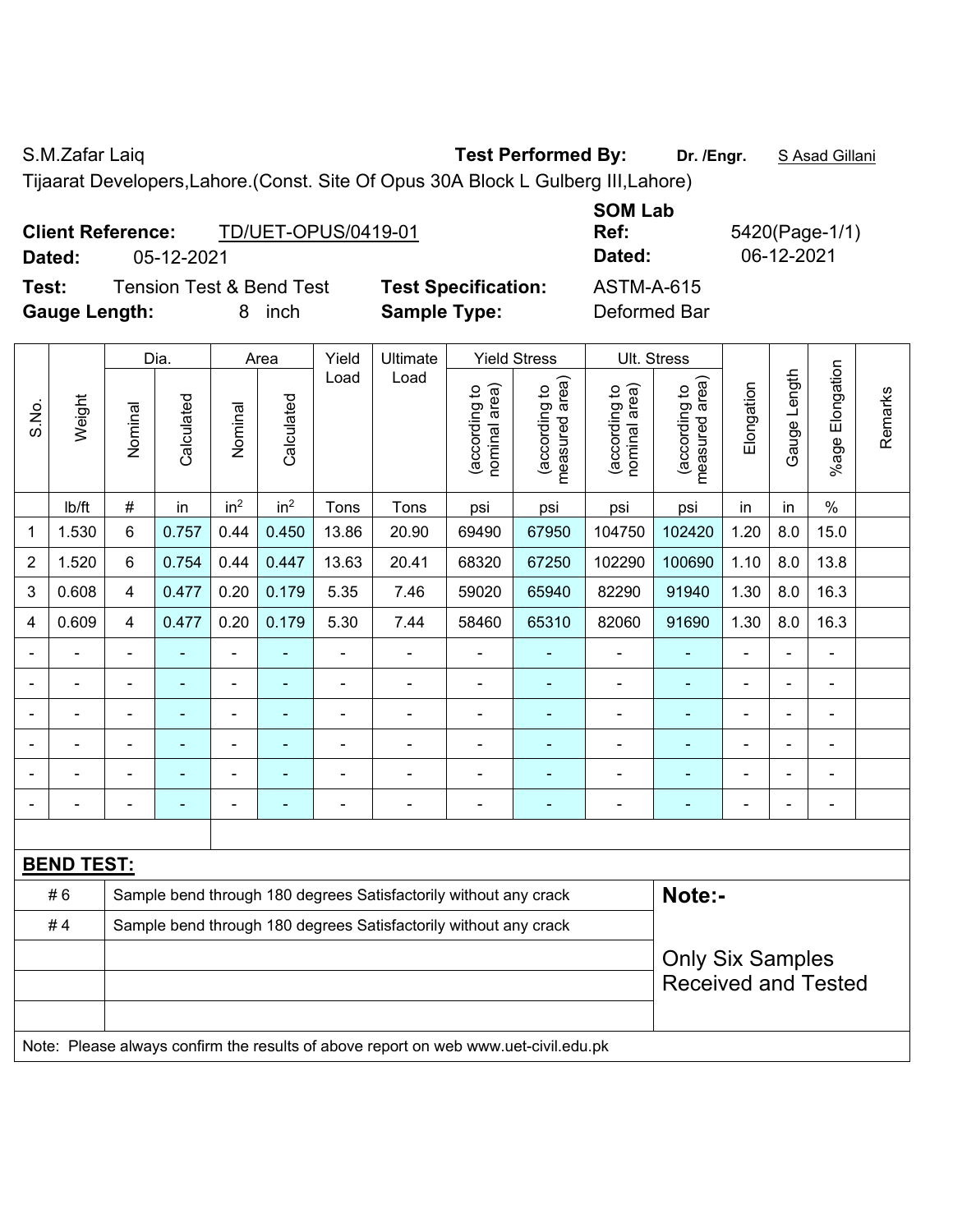Muhammad Asif Sr.QS **Test Performed By:** Dr. /Engr. **SAsad Gillani** 

Thaheem Construction Company (Project: Jadeed poultry Farm at Sanjwal)

| <b>Client Reference:</b> |                          | TCC/UET/316 |                            |              | <b>SOM Lab Ref:</b> 5421(Page-1/1) |
|--------------------------|--------------------------|-------------|----------------------------|--------------|------------------------------------|
| Dated:                   | 04-12-2021               |             |                            | Dated:       | 06-12-2021                         |
| Test:                    | Tension Test & Bend Test |             | <b>Test Specification:</b> | ASTM-A-615   |                                    |
| <b>Gauge Length:</b>     |                          | inch<br>8.  | <b>Sample Type:</b>        | Deformed Bar |                                    |

|                |                          |                | Dia.       |                          | Area            | Yield          | Ultimate |                                | <b>Yield Stress</b>                |                                  | Ult. Stress                        |            |                          |                          |         |
|----------------|--------------------------|----------------|------------|--------------------------|-----------------|----------------|----------|--------------------------------|------------------------------------|----------------------------------|------------------------------------|------------|--------------------------|--------------------------|---------|
| S.No.          | Weight                   | Nominal        | Calculated | Nominal                  | Calculated      | Load           | Load     | nominal area)<br>(according to | area)<br>(according to<br>measured | nominal area)<br>익<br>(according | area)<br>(according to<br>measured | Elongation | ength<br>┙<br>Gauge      | Elongation<br>$%$ age    | Remarks |
|                | lb/ft                    | $\#$           | in         | in <sup>2</sup>          | in <sup>2</sup> | Tons           | Tons     | psi                            | psi                                | psi                              | psi                                | in         | in                       | $\%$                     |         |
| 1              | 1.486                    | $6\phantom{1}$ | 0.746      | 0.44                     | 0.437           | 12.81          | 19.69    | 64230                          | 64670                              | 98720                            | 99390                              | 1.20       | 8.0                      | 15.0                     |         |
| $\overline{2}$ | 1.495                    | 6              | 0.748      | 0.44                     | 0.439           | 13.46          | 23.06    | 67450                          | 67600                              | 115580                           | 115840                             | 0.90       | 8.0                      | 11.3                     |         |
| 3              | 0.643                    | 4              | 0.491      | 0.20                     | 0.189           | 6.12           | 8.21     | 67450                          | 71370                              | 90490                            | 95760                              | 1.10       | 8.0                      | 13.8                     |         |
| 4              | 0.664                    | 4              | 0.498      | 0.20                     | 0.195           | 6.34           | 10.55    | 69920                          | 71710                              | 116340                           | 119330                             | 0.90       | 8.0                      | 11.3                     |         |
|                |                          | $\blacksquare$ |            | $\overline{\phantom{0}}$ |                 | $\blacksquare$ |          | $\blacksquare$                 | ۰                                  | $\overline{\phantom{0}}$         | $\overline{\phantom{0}}$           | ۰          | $\overline{\phantom{0}}$ | $\overline{\phantom{0}}$ |         |
| -              | $\overline{\phantom{0}}$ | -              |            |                          |                 | $\blacksquare$ |          | $\blacksquare$                 |                                    | $\overline{\phantom{a}}$         | ٠                                  | -          | $\overline{\phantom{0}}$ | $\blacksquare$           |         |
| $\blacksquare$ |                          | -              |            |                          |                 | $\blacksquare$ |          | $\blacksquare$                 |                                    | $\blacksquare$                   | ٠                                  | ۰          | ۰                        | $\blacksquare$           |         |
|                |                          |                |            |                          |                 |                |          | $\blacksquare$                 |                                    |                                  |                                    | -          |                          | $\overline{\phantom{0}}$ |         |
|                |                          |                |            |                          |                 |                |          |                                |                                    |                                  |                                    |            |                          | -                        |         |
|                |                          |                |            |                          |                 |                |          |                                |                                    |                                  |                                    | -          |                          | $\overline{\phantom{0}}$ |         |

| <b>BEND TEST:</b> |                                                                                     |                            |  |  |  |  |  |  |  |  |  |  |
|-------------------|-------------------------------------------------------------------------------------|----------------------------|--|--|--|--|--|--|--|--|--|--|
| # 6               | Sample bend through 180 degrees Satisfactorily without any crack                    | Note:-                     |  |  |  |  |  |  |  |  |  |  |
| #4                | Sample bend through 180 degrees Satisfactorily without any crack                    |                            |  |  |  |  |  |  |  |  |  |  |
|                   |                                                                                     | <b>Only Six Samples</b>    |  |  |  |  |  |  |  |  |  |  |
|                   |                                                                                     | <b>Received and Tested</b> |  |  |  |  |  |  |  |  |  |  |
|                   |                                                                                     |                            |  |  |  |  |  |  |  |  |  |  |
|                   | Note: Please always confirm the results of above report on web www.uet-civil.edu.pk |                            |  |  |  |  |  |  |  |  |  |  |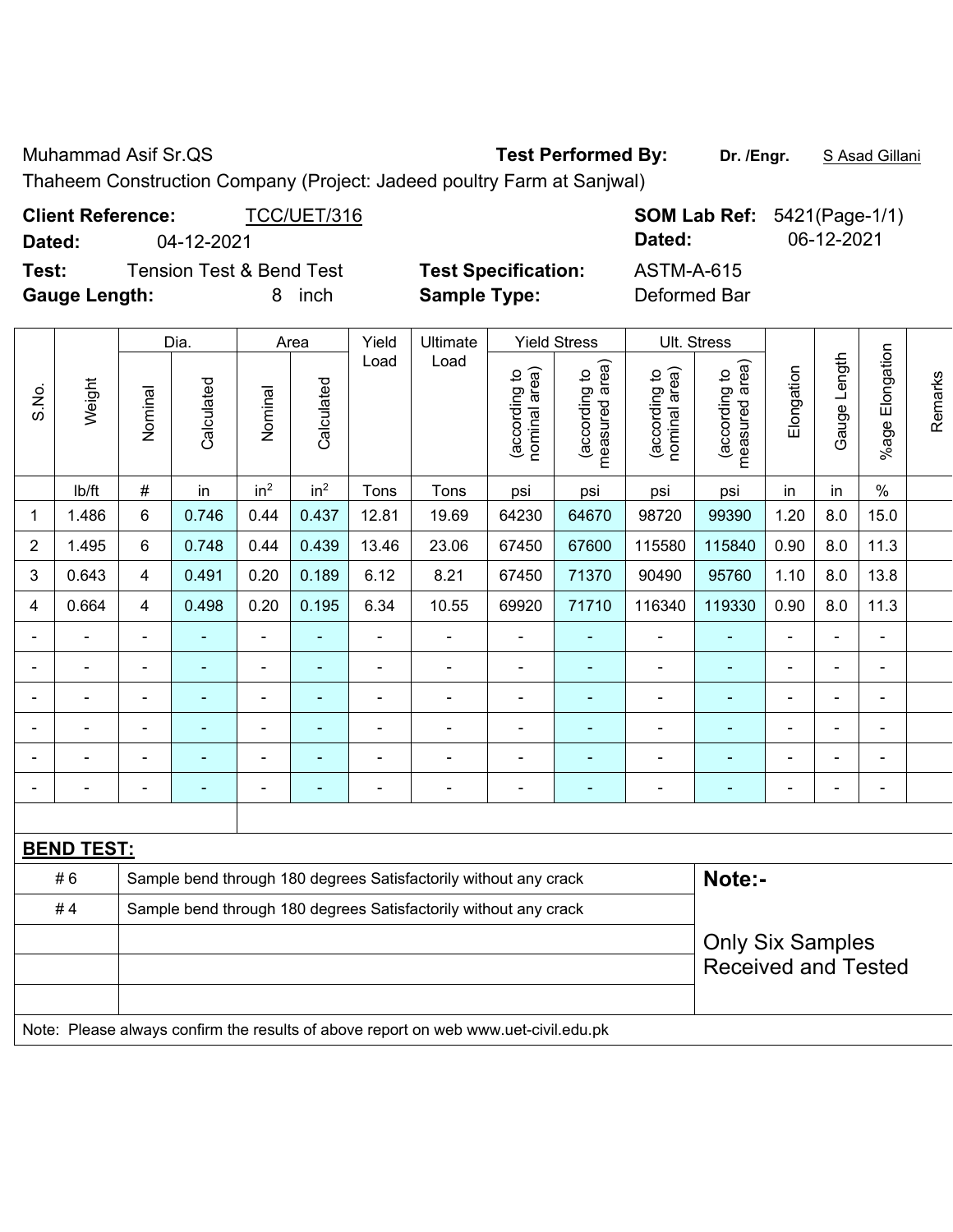### Engr. Hawris Ahmad **Test Performed By: Dr. /Engr.** S Asad Gillani

PMC/Structures Engineerio Tech Group.(Rippah International University Extension Project)

|                             | <b>Client Reference:</b> | 0193-Q-CE-PK-21/UET-LHR             |                        |
|-----------------------------|--------------------------|-------------------------------------|------------------------|
| Dated:                      | 06-12-2021               |                                     |                        |
| Test:                       |                          | <b>Tension Test &amp; Bend Test</b> | <b>Test Specificat</b> |
| $\sim$ $\sim$ $\sim$ $\sim$ |                          | .                                   | _______                |

**SOM Lab Ref:** 5422(Page-1/1) **Dated:** 06-12-2021 **Dated:** 06-12-2021

**Test:** Test ASTM-A-615 **Gauge Length:** 8 inch **Sample Type:** Deformed Bar (Mughal )

|                          |                          |                                                                                     | Dia.                                                  |                              | Area            | Yield          | Ultimate                 |                                | <b>Yield Stress</b>             |                                | Ult. Stress                     |                |                          |                 |         |
|--------------------------|--------------------------|-------------------------------------------------------------------------------------|-------------------------------------------------------|------------------------------|-----------------|----------------|--------------------------|--------------------------------|---------------------------------|--------------------------------|---------------------------------|----------------|--------------------------|-----------------|---------|
| S.No.                    | Weight                   | Nominal                                                                             | Calculated                                            | Nominal                      | Calculated      | Load           | Load                     | nominal area)<br>(according to | (according to<br>measured area) | (according to<br>nominal area) | (according to<br>measured area) | Elongation     | Gauge Length             | %age Elongation | Remarks |
|                          | Ib/ft                    | $\#$                                                                                | in                                                    | in <sup>2</sup>              | in <sup>2</sup> | Tons           | Tons                     | psi                            | psi                             | psi                            | psi                             | in             | in                       | $\%$            |         |
| 1                        | 2.567                    | 8                                                                                   | 0.980                                                 | 0.79                         | 0.754           | 27.70          | 34.66                    | 77320                          | 81010                           | 96760                          | 10138<br>$\boldsymbol{0}$       | 1.40           | 8.0                      | 17.5            |         |
| $\overline{2}$           | 2.561                    | 8                                                                                   | 0.979                                                 | 0.79                         | 0.753           | 27.90          | 35.29                    | 77890                          | 81720                           | 98520                          | 10336<br>0                      | 1.30           | 8.0                      | 16.3            |         |
|                          | $\blacksquare$           | $\blacksquare$                                                                      | ٠                                                     | $\blacksquare$               |                 | $\overline{a}$ | $\blacksquare$           | ä,                             | $\blacksquare$                  | ä,                             | $\blacksquare$                  |                |                          | ä,              |         |
|                          |                          |                                                                                     |                                                       | ۰                            |                 |                |                          | $\blacksquare$                 |                                 | $\blacksquare$                 | $\blacksquare$                  |                |                          | $\blacksquare$  |         |
|                          |                          |                                                                                     | $\overline{a}$                                        | $\blacksquare$               |                 |                | $\blacksquare$           | $\blacksquare$                 |                                 | $\blacksquare$                 | $\blacksquare$                  |                |                          | L,              |         |
|                          | $\overline{\phantom{0}}$ | $\blacksquare$                                                                      | $\blacksquare$                                        | ۰                            | $\blacksquare$  | $\blacksquare$ | $\blacksquare$           | $\blacksquare$                 | $\blacksquare$                  | $\blacksquare$                 | ۰                               | $\blacksquare$ | $\overline{\phantom{0}}$ | $\blacksquare$  |         |
| $\overline{\phantom{a}}$ | L.                       | $\overline{\phantom{a}}$                                                            | ٠                                                     | $\qquad \qquad \blacksquare$ | ۰               | $\blacksquare$ | $\overline{\phantom{a}}$ | $\blacksquare$                 | ۰                               | ÷                              | ۰                               | $\blacksquare$ | $\overline{a}$           | $\blacksquare$  |         |
| $\blacksquare$           | $\blacksquare$           | $\blacksquare$                                                                      | ۰                                                     | $\overline{\phantom{0}}$     | ۰               | $\blacksquare$ | $\blacksquare$           | $\blacksquare$                 | $\blacksquare$                  | ۰                              | ۰                               | $\blacksquare$ | $\blacksquare$           | $\blacksquare$  |         |
|                          | ÷                        | $\blacksquare$                                                                      | $\blacksquare$                                        | $\overline{\phantom{0}}$     |                 | $\blacksquare$ | $\blacksquare$           | $\blacksquare$                 | ٠                               | ÷                              | $\blacksquare$                  | $\blacksquare$ | $\overline{a}$           | $\blacksquare$  |         |
| $\blacksquare$           | ä,                       | $\blacksquare$                                                                      | $\blacksquare$                                        | $\overline{\phantom{0}}$     | ۰               | $\blacksquare$ | $\blacksquare$           | $\blacksquare$                 | $\blacksquare$                  | $\overline{\phantom{a}}$       | $\blacksquare$                  | $\blacksquare$ | $\blacksquare$           | $\blacksquare$  |         |
|                          |                          |                                                                                     |                                                       |                              |                 |                |                          |                                |                                 |                                |                                 |                |                          |                 |         |
|                          | <b>BEND TEST:</b>        |                                                                                     |                                                       |                              |                 |                |                          |                                |                                 |                                |                                 |                |                          |                 |         |
|                          | $\overline{a}$           |                                                                                     | No Bend test performed                                |                              |                 |                |                          |                                |                                 |                                | Note:-                          |                |                          |                 |         |
|                          |                          |                                                                                     |                                                       |                              |                 |                |                          |                                |                                 |                                |                                 |                |                          |                 |         |
|                          |                          |                                                                                     | <b>Only Two Samples</b><br><b>Received and Tested</b> |                              |                 |                |                          |                                |                                 |                                |                                 |                |                          |                 |         |
|                          |                          | Note: Please always confirm the results of above report on web www.uet-civil.edu.pk |                                                       |                              |                 |                |                          |                                |                                 |                                |                                 |                |                          |                 |         |